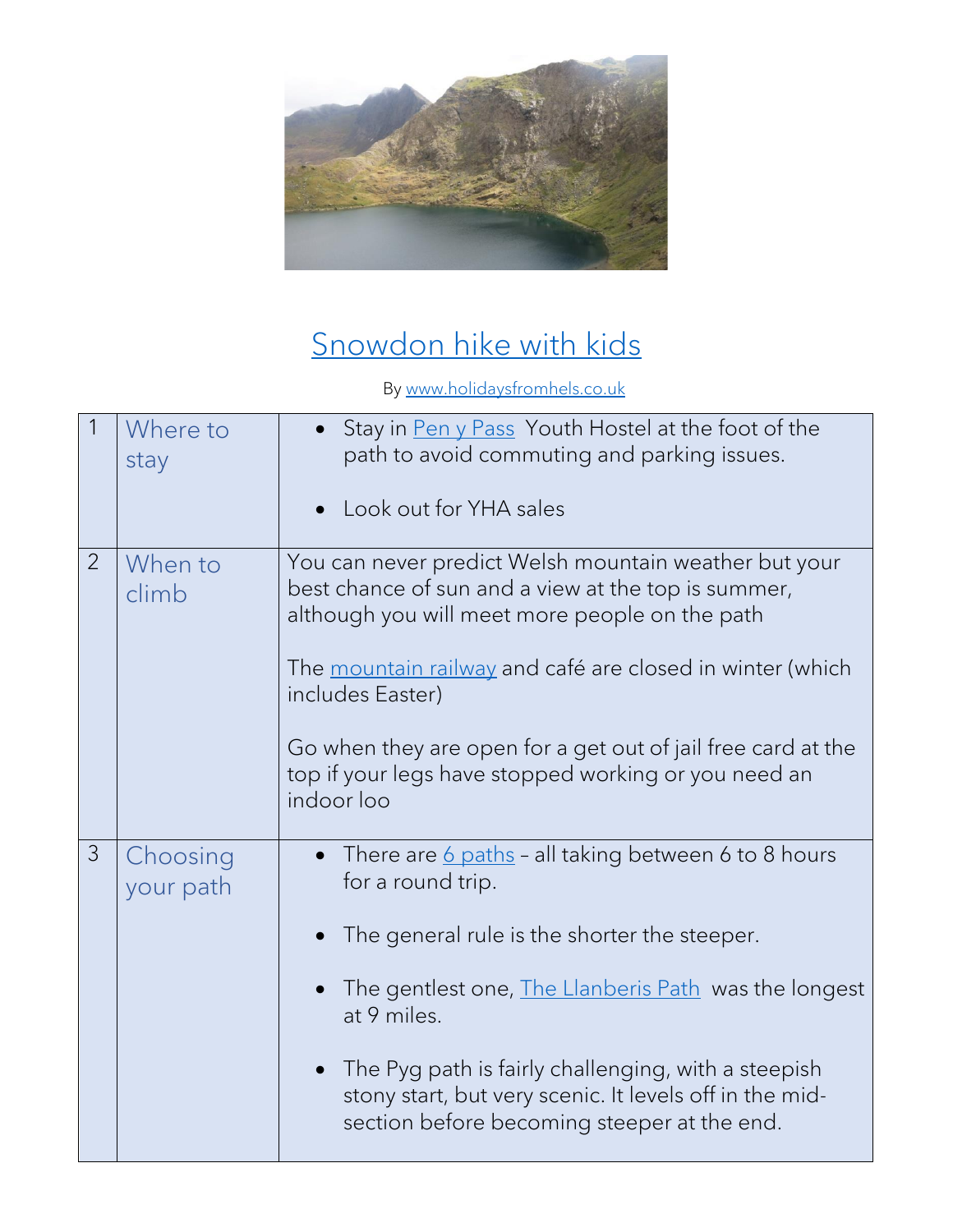|                |          | Descending via the Miner's path brings you to the<br>same starting point for a round trip. It involves a bit<br>of a scramble down a mini-waterfall and skirts the<br>edge of a tarn. A long section is a man-made large<br>cobbled path.   |
|----------------|----------|---------------------------------------------------------------------------------------------------------------------------------------------------------------------------------------------------------------------------------------------|
| $\overline{4}$ | Kit list | The chances of it being cold at the top are very high, but<br>climbing is hot work.                                                                                                                                                         |
|                |          | Pack:                                                                                                                                                                                                                                       |
|                |          | Lightweight layers (you will end up carrying your<br>children's). But not too many. 3 pairs of trousers was<br>excessive. Merino thermal layers are good. Reserve<br>layering for clothes you are actually willing to take off<br>in public |
|                |          | $\bullet$ Go for thin fleece over chunky woollen jumpers                                                                                                                                                                                    |
|                |          | A map in a plastic wallet                                                                                                                                                                                                                   |
|                |          | Compass                                                                                                                                                                                                                                     |
|                |          | Snacks and chocolate - hot and cold                                                                                                                                                                                                         |
|                |          | Gortex walking boots for ankle support. Some terrain<br>is slippy wet rock. The grippier the boot, the better. I<br>bought new ones after this as my grips were not<br>good enough.                                                         |
|                |          | Hat and gloves                                                                                                                                                                                                                              |
|                |          | Waterproof socks                                                                                                                                                                                                                            |
|                |          | Waterproof jacket                                                                                                                                                                                                                           |
|                |          | Waterproof trousers                                                                                                                                                                                                                         |
|                |          | Plasters in case of blisters                                                                                                                                                                                                                |
|                |          | Mobile phone - for emergencies and photos                                                                                                                                                                                                   |